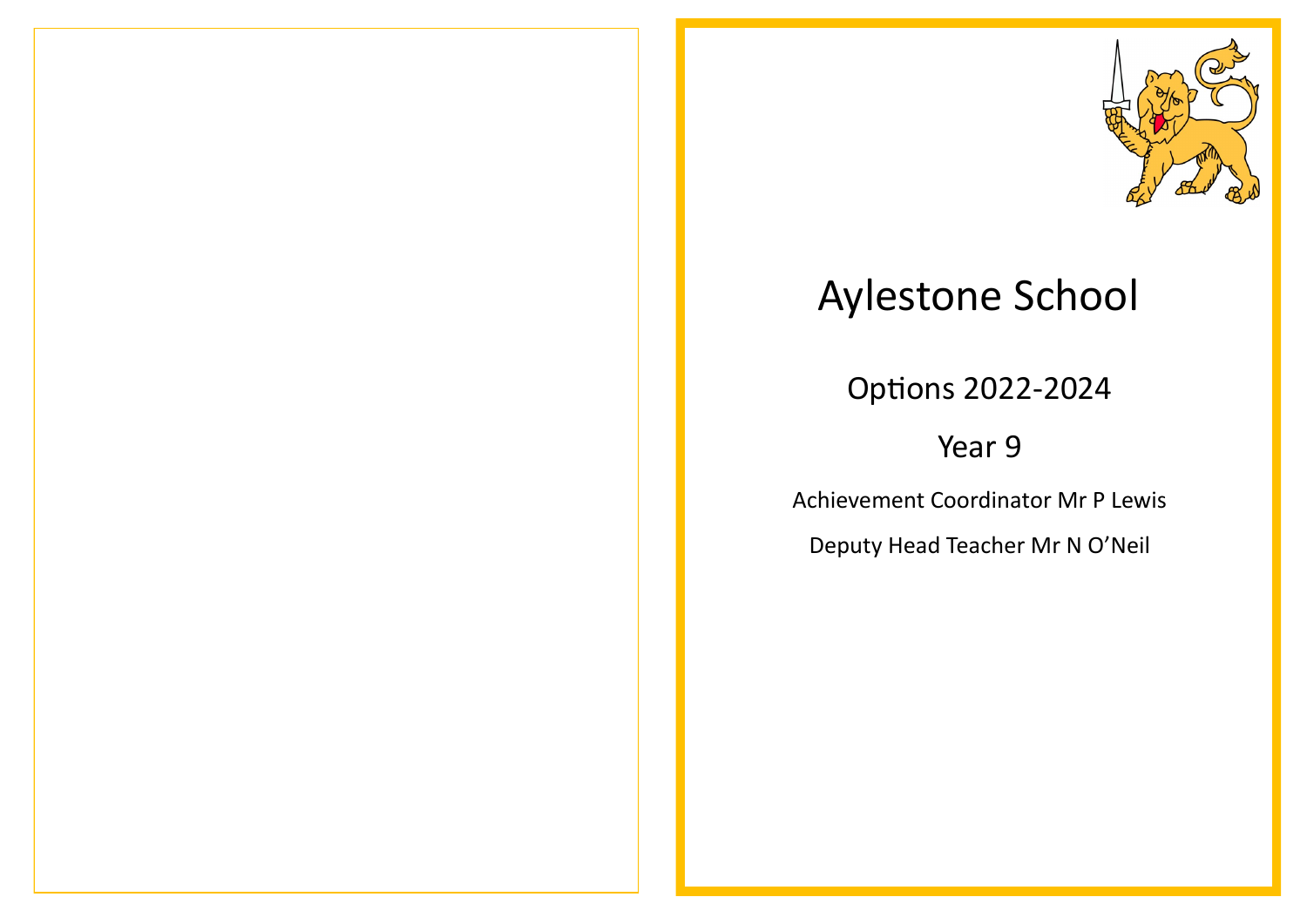### Introduction



It is time for our Year 9 students, and their parents/carers, to consider choices of courses for the next two years. These years involve the study for qualifications which will be awarded in the summer of the year 2024.

#### In Key Stage 4, there are some aspects of the curriculum which are

pre-determined: English, Mathematics, Science, Issues & Ethics and Physical Education. This curriculum gives the advantage of guaranteeing a degree of balance and the choices of four further option subjects will need to ensure breadth and balance; under the guidance of both teachers and parents/carers.

There are opportunities to obtain information, advice and guidance from teachers and our careers advisor at school. Students have already had a significant input into the curriculum on offer and their discussions have helped to design the version that is offered for this year group. Students will also be continually working with their form tutors to help them to understand the process and the choices possible. We encourage our students to make the most of all the help on offer. We all want them to make a choice they are comfortable with and that they will be excited about pursuing for the next two years. Remember we are all here to help.

The options form shows the combinations of courses that are on offer, but does not explain what combination is right for any student. Some subjects will be chosen because students are good at them, or interested in finding out more; others will be chosen because they fit in with future career aspirations. Each subject is described in detail here, with the name of a member of staff to contact for more information if unclear about anything.

Some subjects will enable students to complete the English Baccalaureate (EBacc) which ensures that a broad range of academic subjects are studied. In order to gain the EBacc students at Aylestone will need to have GCSE passes at grades 5 or above in English, mathematics, 2 sciences, a language and history or geography. By gaining the EBacc students are able to access a wide variety of further education opportunities.

The Options Form needs to be submitted no later than Friday 26th March. We will do our very best to allocate students to their preferred courses but this can't be guaranteed. Numbers for some option subjects are limited due to the nature of the subject and if oversubscribed, the student's effort, attainment and progress will be considered. Some courses may not attract enough students so will not be able to run. The curriculum that is being offered is therefore subject to change.

The final timetable that each student will be offered will depend on a combination of their choices, our advice, timetable constraints, popularity of courses and what we believe will give them the best chance of enjoying and achieving in their final two years at Aylestone. The school will make the final decision on all timetables followed. We hope that the information, advice and guidance that students are offered will ensure that they are able to progress to the next stage in their education well prepared for their future.

## Core Subjects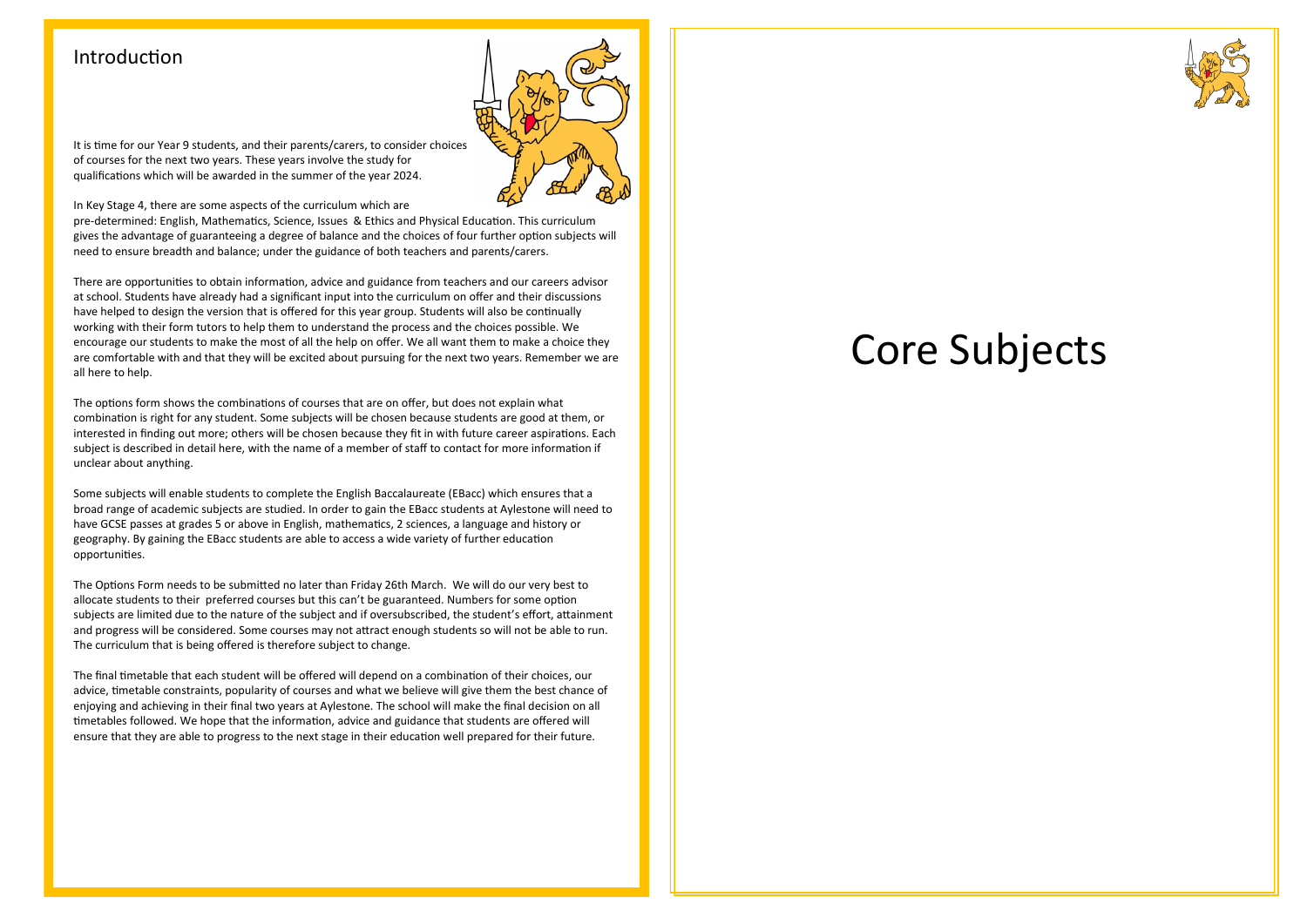## **GCSE English, English Language and English Literature (Core)**



### **What will I learn?**

#### English Language.

The course builds on skills and knowledge learnt during KS3 working towards two examinations at the end of the course that assess both reading and writing skills in fiction and non-fiction. You will be expected to study a variety of texts including prose from The English Canon and Literary non-fiction. You will also be developing your ability to write for specific audiences and purposes.

Speaking and listening is very important and is formally assessed; you will be given many opportunities to prepare and present your ideas over the two years of study.

#### English Literature

All sets study English Literature. Here you move your skills on again with the study of poetry, drama texts and novels from a range of periods. There is an expectation that you will provide the texts required for the study – these will be nominated by your teacher during the course in Year 10.

#### **How will I learn?**

There will be a mixture of group work, paired work and independent learning. Access to ICT will be important in order to access up to date reports and news features. We expect you to take responsibility for your progress through regularly reading good quality non-fiction outside the classroom.

#### **How will I be assessed?**

There are four exams at the end of the course which will make up 100% of the total course as both English and Literature must be studied in tandem. These will test your understanding of literary English and crafting the language. There will be key points across the course where you will be expected to complete examinations on the various texts studied and test your writing skills. You will have two qualifications at the end of the course.

#### **What can I progress to?**

English is an essential qualification. You must have a GCSE in English to be considered for most career routes. A good qualification in this subject will open many doors for you. It is worth noting that English counts towards the English Baccalaureate qualification.

**Further Information**

Mrs Tarring Email ltarring@aylestone.hereford.sch.uk

## **GCSE Mathematics (Core)**



#### **What will I learn?**

You will follow the new 9-1 GCSE in mathematics. You will study mathematics for 4 hours each week, continuing with the focus on problem-solving that you are developing in key stage 3.

Through your studies you will:

- develop fluent knowledge, skills and understanding of mathematical methods and concepts
- acquire, select and apply mathematical techniques to solve problems
- reason mathematically, make deductions and inferences and draw conclusions
- comprehend, interpret and communicate mathematical information in a variety of forms

appropriate to the information and context

• develop confidence in mathematical problem-solving.

#### **How will I be assessed?**

All assessment is carried out in end of course written examinations. These will all occur at the end of year 11. You will sit a total of three exam papers, one assessing non-calculator skills and the other two allowing the use of a calculator.

#### **What can I progress to?**

A good GCSE mathematics grade supports access to higher education and is a requirement for many courses and employment choices. The use of mathematics to model real-life situations is prevalent in a wide array of careers.

It is worth noting that mathematics counts towards the English Baccalaureate qualification.

#### **Further Information**

Mrs Bowen

Email: [jbowen@aylestone.hereford.sch.uk](mailto:jbowen@aylestone.hereford.sch.uk)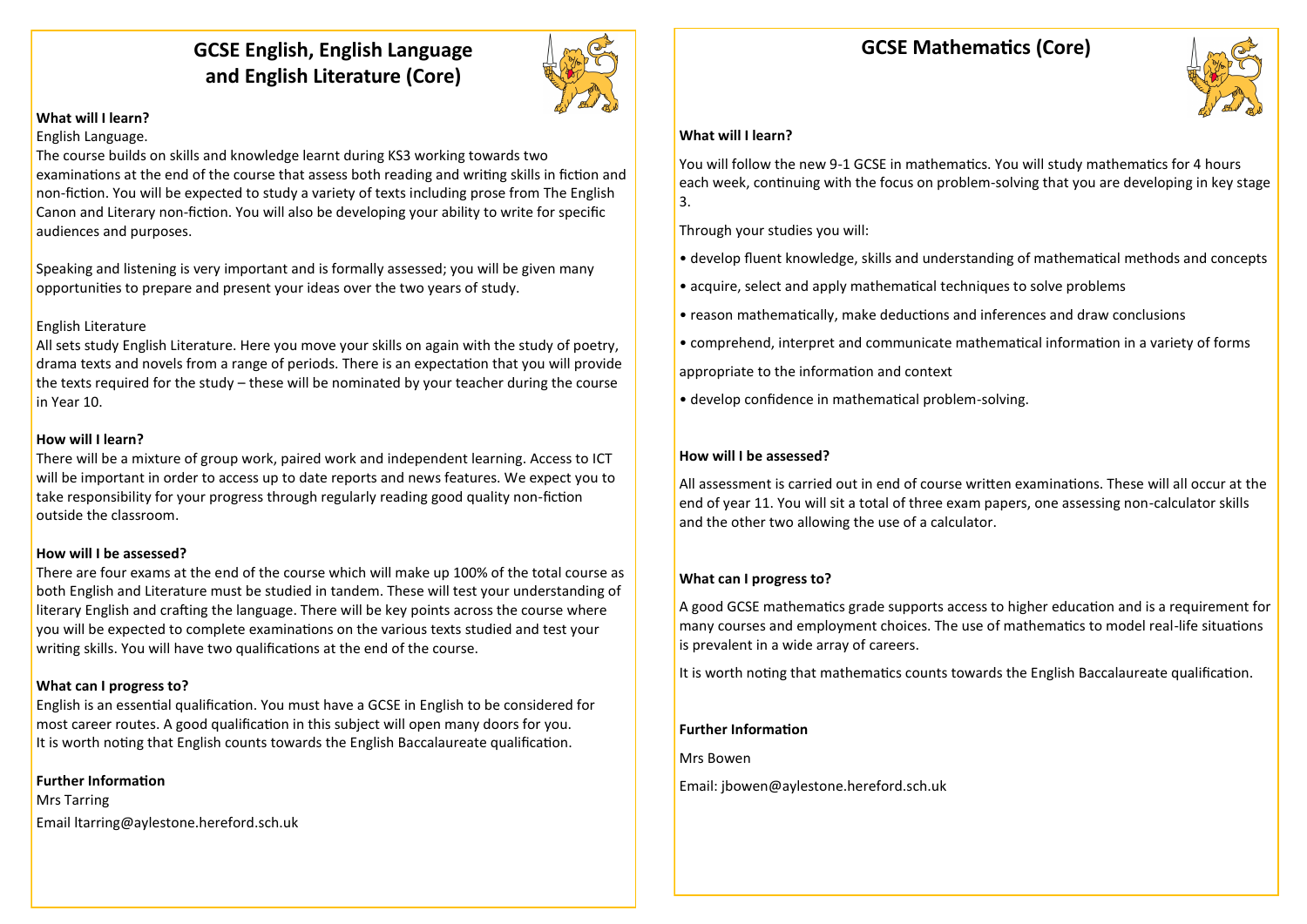## **GCSE Combined Science—Double award (Core)**



#### **What will I learn?**

GCSE study in the sciences provides the foundation for understanding the material world. Scientific understanding is changing our lives and is vital to the world's future prosperity. Students will learn essential aspects of the knowledge, methods, processes and uses of science. They will gain appreciation of how the complex and diverse phenomena of the natural world can be described in terms of a small number of key ideas that relate to the sciences and that are both inter-linked and of universal application.

The GCSE in Combined Science enables students to:

● develop scientific knowledge and conceptual understanding through the specific disciplines of Biology, Chemistry and Physics

● develop understanding of the nature, processes and methods of science, through different types of scientific enquiry that helps them to answer scientific questions about the world around them

● develop and learn to apply observational, practical, modelling, enquiry and problem-solving skills in the laboratory, in the field and in other learning environments

● develop their ability to evaluate claims based on science through critical analysis of the methodology, evidence and conclusions, both qualitatively and quantitatively.

There are excellent resources to support students and there is a great emphasis on practical work with all students expected to complete a minimum of 18 core practical activities.

#### **How will I be assessed?**

The GCSE Combined Science will be assessed in six papers each lasting 70 minutes. They will have a mix of question types to include multiple choice questions, short answers, and longer extended answers (worth up to 6 marks). As it is a double award qualification, students will receive two grades. These grades could be the same number, e.g. 6, 6 or 7, 7. However, some students may receive a grade with adjacent numbers, e.g. 6, 7. This will signify a student who is at an intermediate point between the standard required for a 6, 6 grade, and the standard required for a 7, 7 grade

"Working Scientifically" will be assessed by examination questions based on 18 core practical activities completed during the course.

#### **What can I progress to?**

Students gaining two Science GCSE qualifications are able move on to a great variety of courses and careers. Science will be a requirement if you wish to pursue: Medicine, Engineering, Environmental Science, Patent Law, Veterinary Science, Cytogenetic Technology, Meteorology, Primary and Secondary school teaching.

It is worth noting that Science counts towards the English Baccalaureate qualification.

#### **Further Information**

Mrs Perez Email: lperez@aylestone.hereford.sch.uk

## **Issues & Ethics (Core)**



#### **What will I learn?**

Issues and Ethics is a course which embodies elements of the Religious Education and the Personal, Social, Health and Economic Wellbeing curriculum. It intends to challenge students' thinking on issues such as global citizenship, relationship education and staying safe and avoiding risks. The course is enhanced by outside agencies which work with classes to present information and ideas and support their understanding on often complex issues, about which there is often some misunderstanding.

#### **How will I be assessed?**

There is no formal assessment but students will reflect on their learning and experiences and draw together themes at the end of each unit of study. This may be done in writing or in discussion with the class teacher or their peers.

#### **To what can I progress?**

This will support many further career paths, from working with children and vulnerable young people and adults, to law and community work.

#### **Further Information**

Mrs Inglis Email: singlis@aylestone.hereford.sch.uk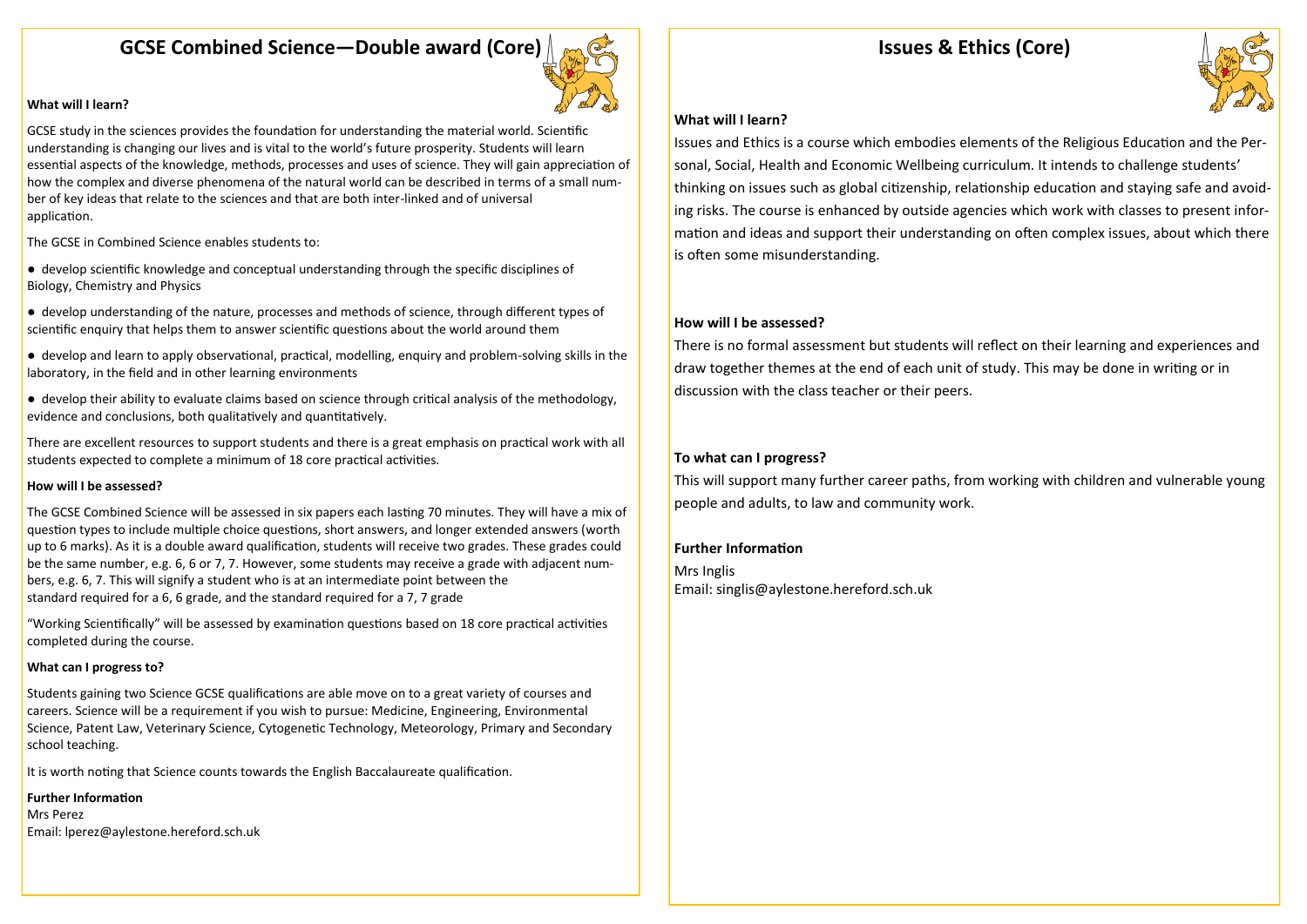## **Physical Education (Core)**



#### **What will I learn?**

At Key Stage 4 you will continue with two hours of Physical Education, split into two, one hour lessons each week. Your lessons will be split into a performance lesson and a competitive lesson. In your performance lesson you will follow a curriculum that offers a variety of activities enabling you to build on and reinforce skills you have learnt in Key Stage 3, as well as having the opportunity to learn new skills in activities you may not have covered in years 7, 8 or 9. In your competitive lesson, you have the opportunity to select and execute your skills in competitive situations via leagues or knockout competitions.

#### **What will I learn?**

Practically, you will follow a curriculum that is based around a variety of activities that include Rugby, Hockey, Netball, Football, Health and Fitness, Table Tennis, Volleyball, Badminton, Tennis, Dance, Athletics, Rounders and Cricket. You will have the opportunity to choose your activities in both the performance and competitive lessons.

#### **How will I learn?**

In your performance lesson, you will continue to be taught new skills as in Key Stage 3, building on your current skill levels and knowledge and understanding of various sports. In your competition lessons, you will be required to work as a team with various pupils in order to succeed. You will be asked to not only take part as a player, but also as a coach, official or administrator.

#### **Further Information**

Mrs Henry Email: acollier@aylestone.hereford.sch.uk

# Option Subjects



**GCSE Art & Design**

**GCSE Business**

**GCSE Computer Science**

**GCSE Design & Technology**

## **GCSE Food Preparation and Nutrition**

**GCSE French**

**GCSE Geography**

**GCSE History**

**BTEC Tech Award in Music Practice**

**GCSE Psychology**

**BTEC Tech Award in Sport**

**GCSE Single Sciences**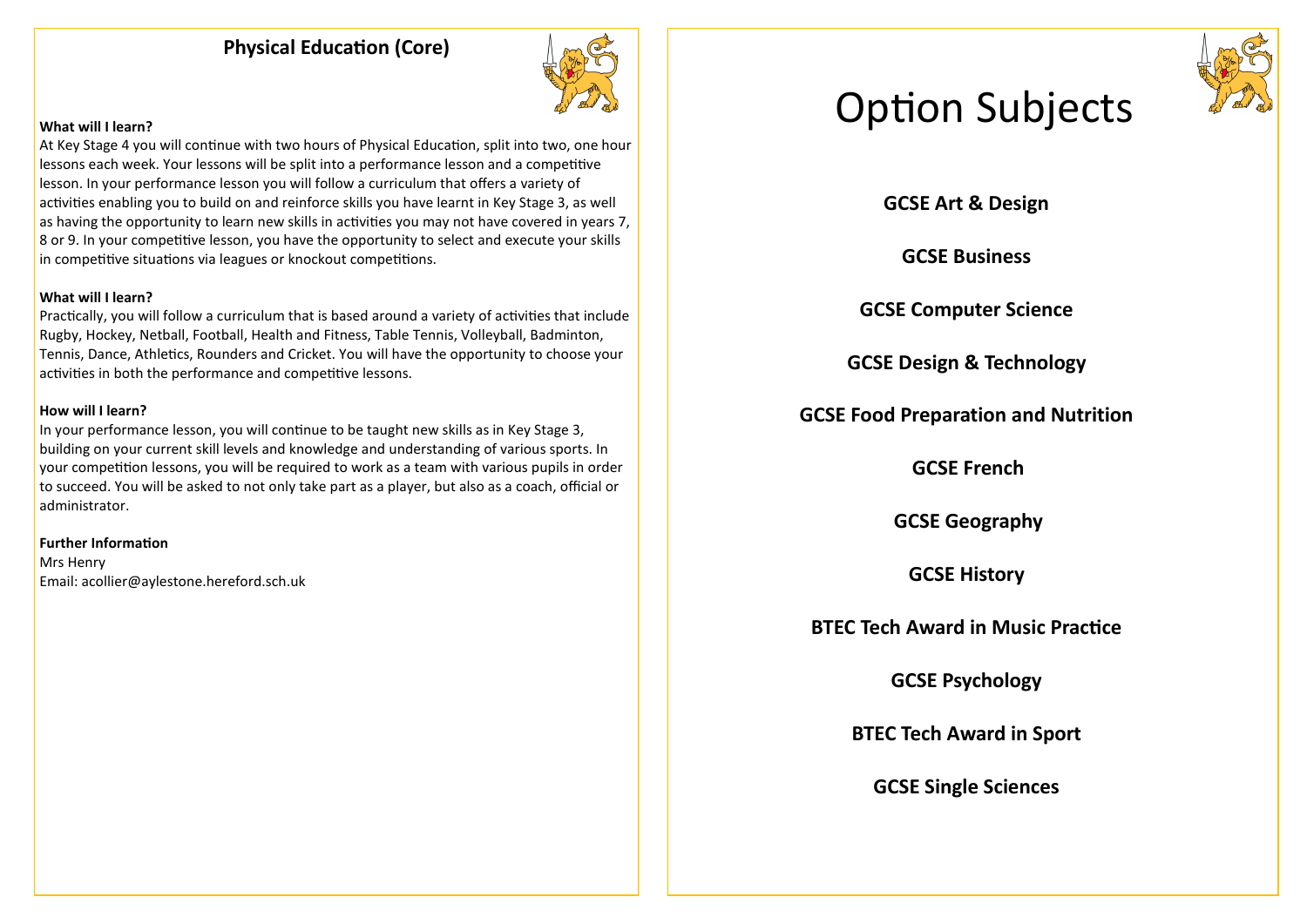## **GCSE Art & Design**



#### **What will I learn?**

In our rapidly changing world, where today's technology and practices are out-of-date tomorrow, creative flexibility is an essential skill. GCSE Art & Design not only develops this skill, it can also lead to an exciting future in an art-related occupation - the UK's second highest employment sector.

#### **How will I learn?**

Students are required to demonstrate knowledge, skill and understanding in a range of art and design disciplines. This process starts in year 10 with teacher-led learning which establishes a foundation in painting & drawing, ceramics, printing, constructs, methods and the application of ICT in Art. As the course progresses, students gain more independence and, with the support and guidance of their teacher, take the lead in their own work.

#### **How will I be assessed?**

Students are required to produce one unit of course work (worth 60%) and carry out a controlled test (worth 40%) by the end of the spring term in year 11. The course work is a portfolio of the student's best work based around a theme. It should show a logical development leading to a final piece. This includes research, sketchbooks, practical exercises, media experimentation and all preparatory work. The controlled test is broken down into two stages: preparation and examination. Preparation starts with the issue of the exam paper (at the start of the spring term year 11) followed by a period of research and experimentation leading up to a 10-hour exam. Course work and the controlled test are marked by the Art Department staff at the end of the spring term in year 11 before being externally moderated.

#### **What can I progress to?**



#### **Further Information**

Miss Perez

Email: lperez@aylestone.hereford.sch.uk

## **GCSE Business**



#### **What will I learn?**

You will explore the purpose and role of a business from first spotting an enterprising opportunity through to the growth of an established business, taking a closer look at the role of marketing and human resources.

You will then take a closer look at the role of operations and finance and be introduced to the external influences on business, exploring the importance of these influences and how businesses change in response to them.

#### **How will I learn?**

Over the course of the qualification you will be learning from a series of case studies, videos and real-life business scenarios, to understand the world of business that you are living in.

#### **How will I be assessed?**

GCSE Business Studies comprises of 100% written examination.

The assessment is structured as follows:

- Business 1: Business Activity, Marketing, and People: 50%. 1 Hour 30 Minutes Paper
- Business 2: Operations, Finance and Influences on Business: 50%. 1 Hour 30 Minutes Paper

#### **What can I progress to?**

Progression to further study from GCSE will depend upon the number and nature of the grades achieved. Broadly, candidates who are awarded mainly Grades 4 to 1 at GCSE could either strengthen their base through further study of qualifications at Level 1 within the National Qualifications Framework or could proceed to Level 2. Candidates who are awarded mainly Grades 5 to 9 at GCSE would be well prepared for study at Level 3 within the National Qualifications Framework. In the business sector, learners would be aiming to move into entry-level roles, such as assistants in business administration, marketing, finance, human resources, sales and customer service.

#### **Further Information**

Mrs Erwin Email: kerwin@aylestone.hereford.sch.uk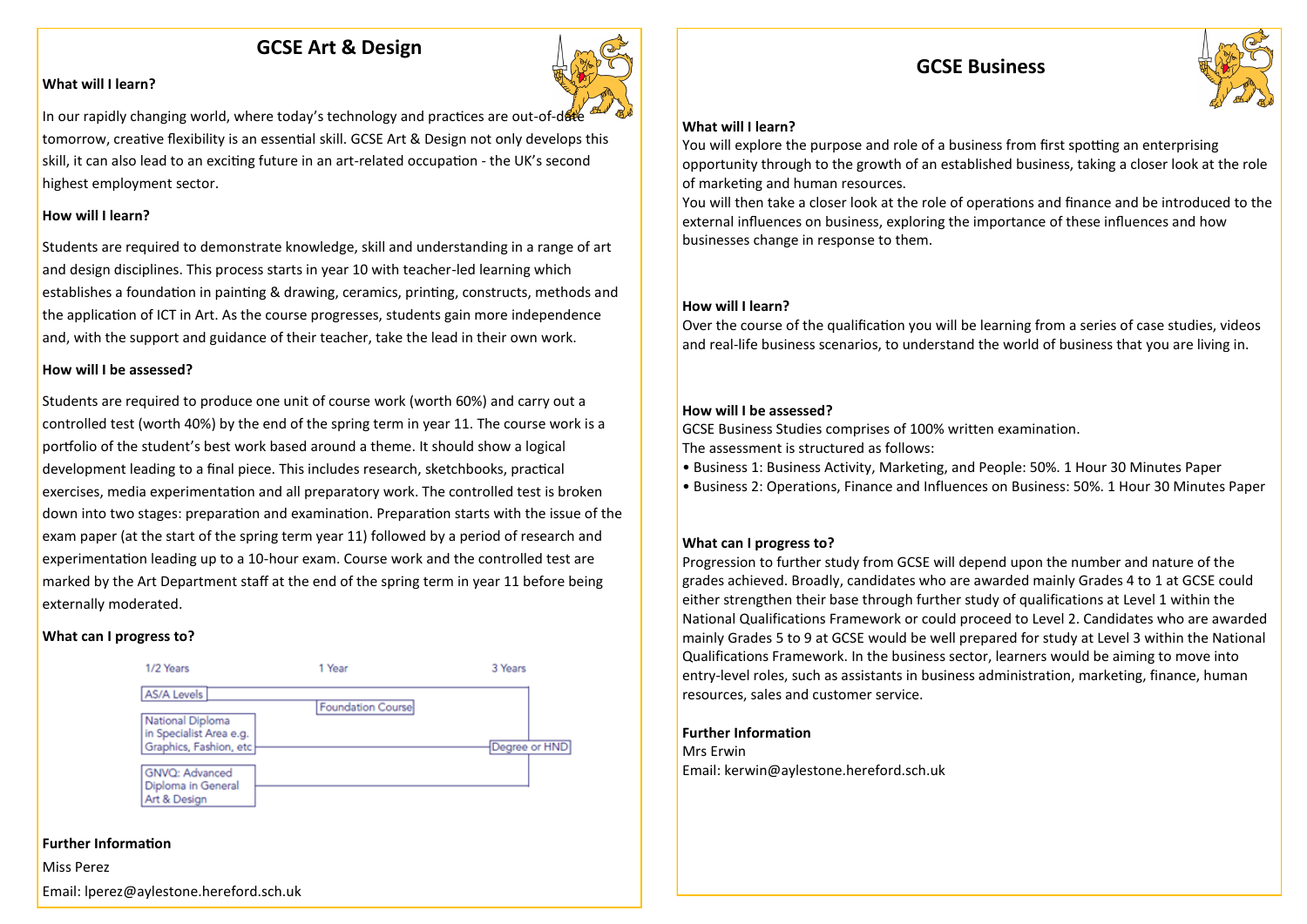## **GCSE Computer Science**



#### **What will I learn?**

This qualification is a mixture of theory (so students understand the enduring principles and abstract concepts of computer science) and computational thinking and practice (so students learn how to solve problems, write efficient code and build working systems). It provides opportunities for students to understand the impacts of digital technology to the individual and to wider society and to develop as responsible practitioners.

There are 2 key components to the computer science course:

Component 1 – Computer Systems Component 2 – Computational Thinking: Algorithms & Programming

#### **How will I learn?**

You will learn all topics though a mixture of practical and theoretical tasks. These tasks will be linked to real world scenarios which will give you the opportunity explore possible designs while learning the skills needed to find solutions.

#### **How will I be assessed?**

The OCR GCSE (9–1) in Computer Science consists of two externally-examined papers

Component 1 – Computer Systems: 50% of the qualification Written examination: 1 hour 30 minutes Component 2 – Computational Thinking: Algorithms & Programming: 50% of the qualification Written examination: 1 hour 30 minutes

Students will also be given the opportunity to undertake a programming task, either to a specification or to solve a problem, during their course of study. Students may draw on some of the content in both components when engaged in Practical Programming.

#### **What can I progress to?**

The depth of coverage means that it provides a solid foundation for either the study of A level Computing or employment, for example, software developer, website designer, programmer, network analyst. It is worth noting that a GCSE in Computer Science counts towards the English Baccalaureate qualification.

**Further Information** Mrs Erwin Email: kerwin@aylestone.hereford.sch.uk

## **GCSE Design & Technology**



#### **What will I learn?**

Learning is based on a variety of design and practical tasks in wood and plastic. You will learn how designers design the weird and wonderful as well as the practical. Projects in CAD/CAM will develop your skills in Computer Aided Design and Making, and practical projects will expand your making skills in preparation for your Controlled Assessment task in year 11.

#### **How will I learn?**

In year 10, you will complete a range of design and make projects, using wood and plastic as well as CAD/CAM. The projects will follow the design process:

DESIGNING - investigation leading to the production of a variety of ideas which, after development, promotes the evolution of a design proposal in detail.

MAKING - selection and use of materials, processes, tools and equipment to produce high quality prototypes.

KNOWLEDGE AND UNDERSTANDING - all aspects which aid the development of a designing and making capability but, specifically, those relating to materials and components, systems and control, structures, products and applications, quality and Health & Safety.

#### **How will I be assessed?**

In year 10 you will be assessed by your teacher at various stages in the project and will complete a final assessment at the end of each project. We follow the new AQA Design & Technology syllabus and the GCSE is 50% Controlled Assessment and 50% external theory exam, the latter taking place at the end of year 11. AQA set the Controlled Assessment tasks and you will be given a range of tasks to choose from. Previous tasks include: jewellery, coffee table, garden project and storage and you will have 35 hours to complete a design folder and a practical outcome. This is worth 50% of your final grade. The external theory exam makes up the remaining 50% of your grade.

#### **What can I progress to?**

Engineering, construction, welding, blacksmithing, jewellery designer and maker, goldsmith, silversmith, teacher, lecturer, furniture maker, set designer, set constructer, toy designer and many, many more B.A Jewellery and Metalwork.

**Further Information** Miss L Perez Email: lperez@aylestone.hereford.sch.uk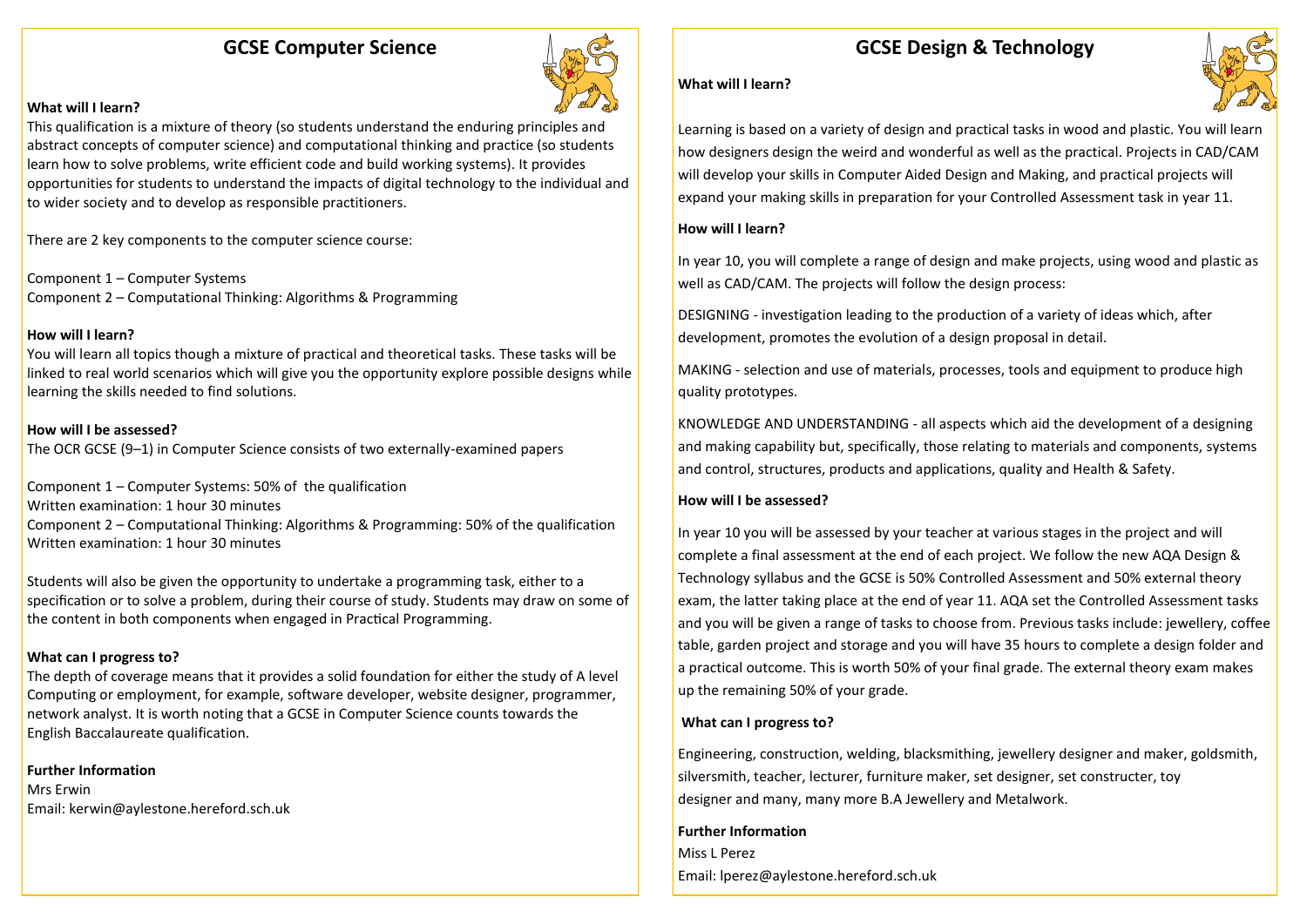## **GCSE Food Preparation and Nutrition**



#### **What will I learn?**

This course is a full GCSE. There is however, still an amount of theory work that needs to be completed. By studying this course, learners will:

Demonstrate effective and safe cooking skills

Develop an understanding of functional properties and chemical characteristics of food

Understand the relationship between diet, nutrition and health

Demonstrate knowledge of food safety in all aspects of cooking

Explore different culinary traditions

#### **How will I be assessed?**

**Component 1:** Principles of Food Preparation and Nutrition **Assessment:** Written examination 1 hour 45 minutes worth 50% of the qualification **Component 2:** Food Preparation and Nutrition in Action worth 50 % of the qualification **Assessment:** Food Preparation assessment (3 hour practical assessment & written documentation)

All Assessments will take place in Year 11

#### **How will I learn?**

As part of this course you will undertake a variety of hands-on activities designed to improve your practical skills. In addition to the focused practical tasks, there is still an amount of theory work that needs to be completed.

#### **What can I progress to?**

You could: · Go to College or private trainer provider · Get an apprenticeship · Go into employment · Further Qualification: City and Guilds Level 2 NVQ Diploma in Professional Cookery

#### **For further information:**

Mr O'Neil Email: noneil@aylestone.hereford.sch.uk

## **GCSE French**



#### **What will I learn?**

A GCSE in French is an incredibly useful qualification which will contribute to you becoming a welleducated and independent citizen in our rapidly changing and diverse world. As well as learning a language, you will increase in confidence, improve your communication skills and learn to listen for both gist and detail, as well as working both individually and as part of a group. The invaluable communication skills and creativity developed through learning a foreign language will develop your curiosity and deepen your understanding and appreciation of other cultures, both in your own country and around the world. You will study the language through the following themes:

Identity and Culture Local, National, International and Global Issues Current and Future Study and Employment

#### **How will I learn?**

The course allows you to access the language and learn through books, an online digital learning platform and also by using a wide range of authentic resources such as websites, magazine articles, reports and various literary extracts, using a variety of learning methods and styles. All four language-learning skills (reading, writing, listening and speaking) will be developed and assessed. You will do lots of spoken work as well as focusing on learning vocabulary and grammar. You will develop your ability to use language independently so that you can write and talk about topics of interest.

#### **How will I be assessed?**

GCSE French is assessed by 100% examination at the end of year 11. Listening (25%) Speaking (25%) – role play, discussing a photo and general conversation Reading (25%) Writing (25%) – writing in French, including translation

The 1-9 grading system will be applied and there is the option of taking the GCSE at either foundation (grades 1-5) or higher (grades 4-9) level.

#### **What can I progress to?**

Studying languages to GCSE and beyond develops communication skills. Language knowledge can be useful in many areas, including business, engineering, tourism, education, medicine, journalism, law and industry. In order to take a GCSE in French to AS or A2 level, a grade 6 or above at GCSE will be considered necessary. Students should note that if they are considering Higher Education courses, some universities may insist on a GCSE in a Modern Foreign Language **WHATEVER** the course students wish to take.

It is also worth noting that a French GCSE counts towards the EBacc qualification.

#### **Further Information** Mrs Erwin Email: kerwin@aylestone.hereford.sch.uk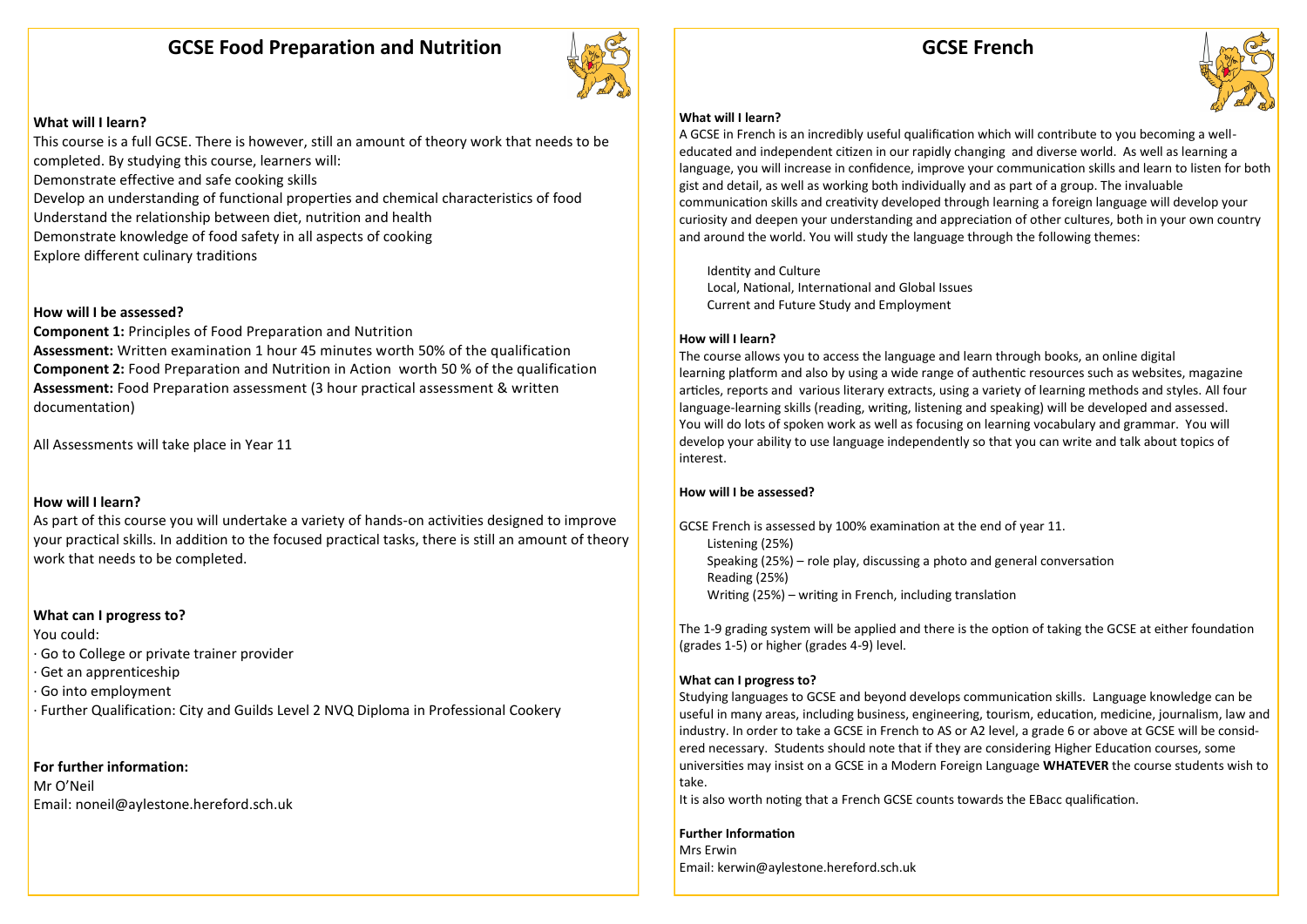## **GCSE Geography**



#### **What will I learn?**

#### AQA GCSE Geography.

This course builds on skills and knowledge learnt during KS3. There is a mixture of Human Geography, for example population studies, and Physical Geography, for example natural hazards. There will be some geographical enquiry where students will need to use their geographical skills to investigate and develop a decision making process to evaluate a problem.

#### **How will I learn?**

There will be a mixture of group work, paired work and independent learning. Access to ICT will support the research into the latest information on topics. Fieldwork will also be a requirement from the exam board.

#### **How will I be assessed?**

This is a linear course which means that all formal assessment will happen at the end of the course. There will be three exams which together will make up 100% of your mark. Fieldwork will be assessed within these units.

#### **To what can I progress?**

Geography is highly regarded by  $6<sup>th</sup>$  form colleges and higher education as a subject that requires many skills in research, data processing and presentation of information so it will always look good on applications to college.

Careers which use the skills learnt in Geography include Town Planning, Resource Management, Conservation and Teaching.

**Further Information** Mrs Inglis Email: singlis@aylestone.hereford.sch.uk

## **GCSE History**



#### **What will I learn?**

#### AQA GCSE History

The course covers four units of work from medieval times to the modern day. We will be studying topics titled: The Norman Conquest, Medicine and Health in Britain from Medieval Times to the 21<sup>st</sup> Century, German History from 1890 – 1945 and Conflict and Tension in the Modern World.

#### **How will I learn?**

Through a wide variety of activities; independently, paired and in groups. Some of it will be literacy based: newspaper articles, speeches, source analysis and essays; others more practical: research activities, debates, presentations.

#### **How will I be assessed?**

The course is a linear one so all formal assessment happens at the end of Year 11. There will be two exams at the end of the course. This will make up 100% of your mark.

#### **To what can I progress?**

History is highly regarded by  $6<sup>th</sup>$  form colleges and higher education as a rigorous and challenging subject so it will always look good on applications to college. Careers which use the skills learnt in History include law, any sort of management, business, accountancy, teaching, army and police work.

### **Further Information**

Mrs Inglis Email: singlis@aylestone.hereford.sch.uk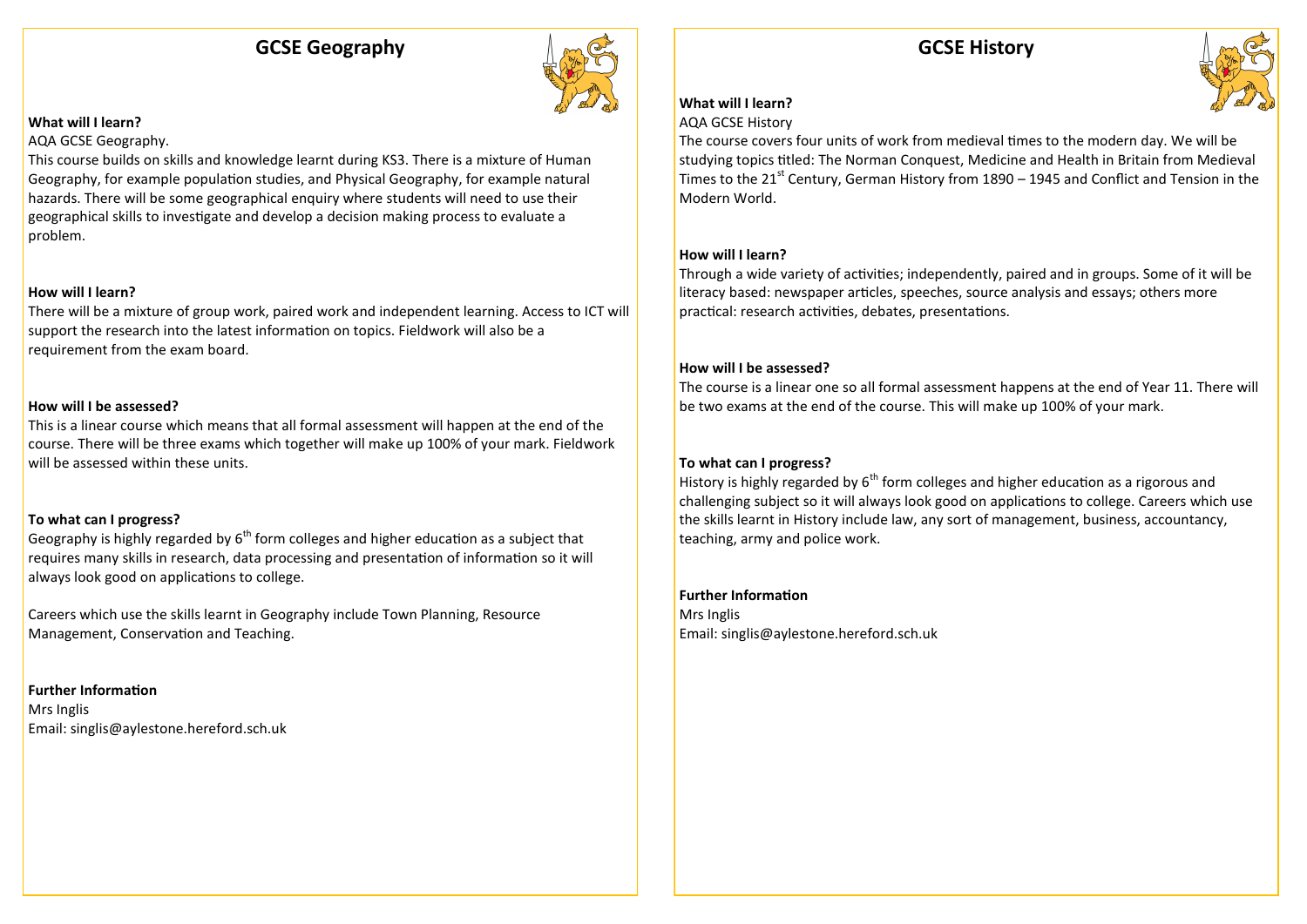## **BTEC Tech Award in Music Practice**



#### **What will I learn?**

This course provides an engaging and relevant introduction to the music industry. The tech award gives learners the opportunity to develop sector-specific applied knowledge and skills through realistic vocational contexts. The main focus is on four areas of equal importance, which cover:

- Development of key skills that prove learners aptitude in music, such as responding to a musical brief, using musical skills and techniques.
- Effective ways of working within the music industry, such as the development of musical ideas, and using skills and techniques for rehearsal, creation, production and performance.
- Personal management and communication.
- Musical skills and styles.

#### **How will I learn?**

The course will be delivered through a combination of theory and practical lessons which aim to develop your skills such as using musical elements, music creation, performance and music production. This course will give you the opportunity to apply knowledge and skills in a practical way through exploration and development of techniques and styles, whilst enhancing you knowledge and understanding of the key theoretical aspects.

#### **How will I be assessed?**

Throughout the course you will study three mandatory components covering the underpinning knowledge and skills required within the music industry. The Assessments will be a mixture of written assignments, practical performances and a practical exam:

| Component                                  | Assessment                 |
|--------------------------------------------|----------------------------|
| <b>Exploring Music Products and Styles</b> | <b>Internally Assessed</b> |
| Music Skills Development                   | <b>Internally Assessed</b> |
| Responding to a Music Brief                | External Exam              |

#### **What can I progress to?**

If you are interested in taking your study of music further studying this qualification will give you a strong foundation for academic and vocational study at level 3. Further study includes apprenticeships, AS/A Levels in Music and Music Technology as well as BTEC National Diplomas in Music, Popular Music and Music Technology. Future jobs might include careers in in the music industry, publishing, entertainment and teaching.

#### **Further Information**

Mrs A. Henry: Email: acollier@aylestone.hereford.sch.uk

## **GCSE Psychology**

#### **What will I learn?**

Psychology is a scientific subject that looks at brain and behaviour.

Topic areas including the following will be studied:

- Development
- Memory
- Psychological problems
- The brain & neuropsychology
- Social influence
- Research methods

#### **How will I be learn?**

Psychology is an academic subject that demands dedicated effort. Learning is based on analysis of psychological theories and evaluation of research studies. A major part of this is class discussion where you will be required to give your opinions and support them with evidence from these theories and research studies. This then feeds into the presentations you will be expected to give in front of the rest of the class. You will also be expected to construct written arguments supporting or disagreeing with particular theories and studies. There are opportunities for you to carry out your own mini-research projects at certain points during the course.

#### **How will I be assessed?**

- This course is assessed by examination at the end of year 11. There are two exam papers.
- Paper 1 = 55% of total GCSE grade
- Paper 2 = 45% of total GCSE grade

#### **What can I progress to?**

- AS/A2 Psychology, Biology, Sociology.
- Professions- police, teaching, law, medicine, social work, probation service, psychologist.
- Vocations- public service, leisure industry, education, training and coaching, selling, marketing, advertising.

#### **Further Information**

#### Mrs J Bowen

Email: jbowen@aylestone.hereford.sch.uk